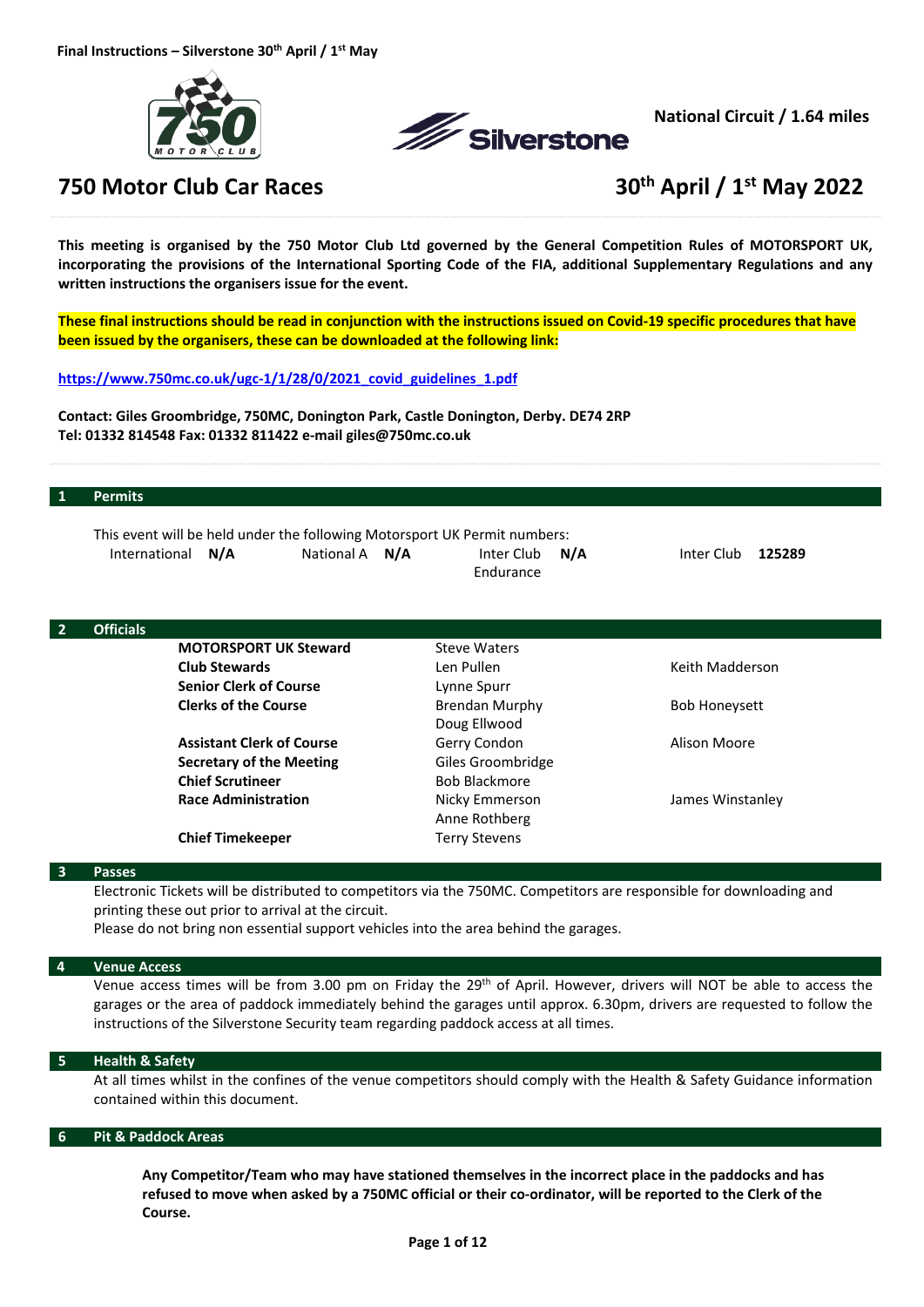# **Final Instructions – Silverstone 30th April / 1st May**

**6.1 Engine/Noise Pollution:** As per MOTORSPORT UK regulations, Engines may not be started before 8.30am.

# **6.2 Paddock**

- **6.2.1** Teams are responsible for the removal of waste oil & containers from the venue
- **6.2.2** All domestic rubbish must be placed in the bins provided. **Any scrap vehicle parts including tyres must be removed from the venue.**
- **6.2.3** Under no circumstances must any paddock surface be broken in any way i.e. tent pegs/stakes etc.
- **6.2.4** Hospitality is not permitted in the paddock/pit area without the express permission of the Circuit. The only exception to this is hospitality for competitors and official team personnel.
- **6.2.5** It is the responsibility of the teams to control any used or replacement tyres. These tyres are not permitted to be given to any members of the public and/or sponsors and guests and must be removed from the venue at the end of the event.
- **6.2.6** Teams are responsible for ensuring that members of the public do not wander through their pit garages and into the pit lane. The use of Tensa Barriers, post and rope or post and chain is recommended for when rear garage doors are left open.
- **6.2.7** Teams must either use cable protection to cover trailing cables or tape the cables to the ground all the way along their length, using hazard tape (clearly tape will only work in dry weather so ideally cable protection should be used).
- **6.2.8** Please be aware that there is a site speed limit of 10mph.

# **6.3 Pitlane**

- **6.3.1** The outer lane or lanes are to be kept unobstructed to allow safe passage of cars at all times. The onus shall be on all drivers to take due care and drive at minimum speeds in the Pit Lane. **At the end of each practice** session and races, teams are required to remove all equipment from the pit lane to allow the other series **teams' access to pit lane.**
- **6.3.2** The pitlane speed limit for all sessions will be **60kph**
- **6.3.3** The Pit Signalling wall must be kept clear of all team personnel at the start of each race.
- **6.3.4** Refuelling in the pit lane is not permitted unless allowed for in the Championship/Series Regulations.
- **6.3.5** Children under the age of 16 years are not permitted in the pit lane area.

# **6.4 Support Vehicles**

The use of vehicles is not permitted unless towing a trailer for the purpose of transporting ancillary motor race equipment in the pit & paddock area. No competitor may use a support vehicle in the pit road at any time unless authorised by a race official. Any misuse of "support vehicles" will be brought to the attention of the Senior Officials and appropriate action may be taken.

## **7 Signing On For Competitors**

Prior to taking part in their FIRST event of the year each competitor must log on to the RevUp entry portal and upload a photograph of their race licence. This can be done by going to the "Notifications" tab on the new for 2022 RevUp dashboard.

If this is a driver's FIRST event of the year they must complete the various technical self‐declaration sections contained within RevUp. The form relating to a driver's personal equipment such as helmet, overalls and FHRs must be completed by going to the "My Details" tab on the RevUp dashboard and completing the "Competition Info" section. The form relating to vehicle equipment such as harnesses and fire suppression systems must be completed by going to the "My Vehicles" tab, then clicking on the appropriate car and filling out the "Equipment Details" section.

Prior to taking part in the event, drivers must sign on for the meeting. Sign on will open 7 days prior to the event start for drivers who have booked and paid for a given race. This can be completed by going to the "Sign On" tab of the RevUp dashboard.

Alternatively, a PDF version of this form can be downloaded from the Motorsport UK website by going to the following link: **https://www.750mc.co.uk/ugc‐1/1/28/0/2022\_signing\_on\_declaration\_form.pdf**

This must then be completed and sent to the 750 Motor Club office via email (iain@750mc.co.uk) at least three days before the event. Licences will not be physically checked at the event but will be checked with Motorsport UK. Please continue to bring your licence with you to all events as there is a possibility that spot checks may be made.

Upgrade cards that need signing by the Clerk of the Course need to be handed in to the Race Administration office in advance of competition starting.

# **DRIVERS WHO HAVE NOT COMPLETED THE SELF\_DECLARATION FOR SCRUTINEERING OR ONLINE SIGN ON IN ADVANCE OF THE MEETING WILL NOT BE PERMITTED ON TO THE CIRCUIT.**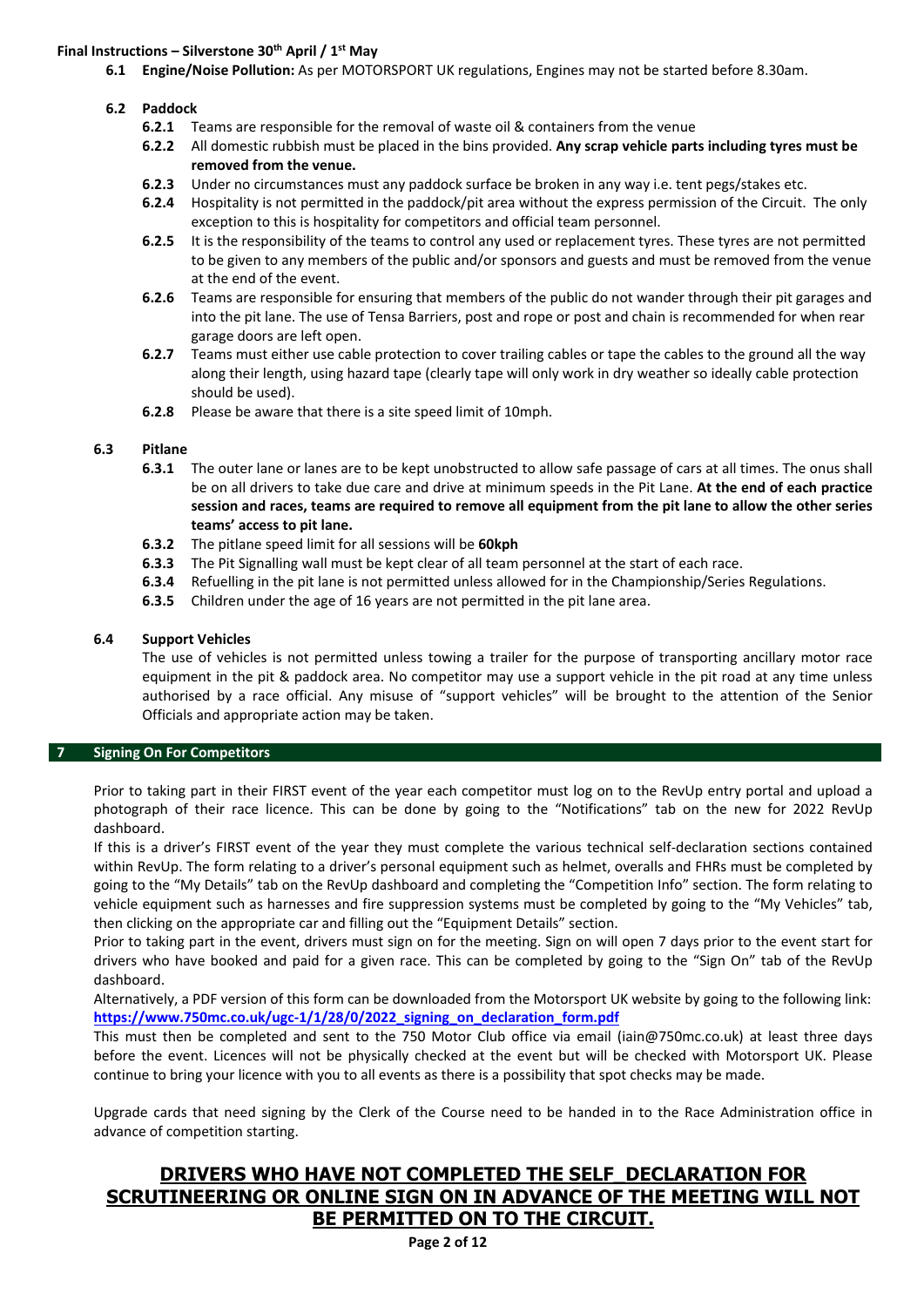For the majority of competitors there will be no pre-event scrutineering before going onto track as this will have been **covered by completion of the self‐declaration (see Section 7 – Signing On For Competitors)**

Scrutineers are now permitted to make checks on vehicles at each event along with checks on competitors' equipment such as overalls, helmets, etc. Consequently, the following formula have been selected for scrutineering, all competitors in these championships must go to the scrutineering bay at the times shown below:

**Saturday – Alfa Romeo: 7.30am, F1000: 8.00am, Clio Sport: 8.30am, Locost: 9.00am Sunday – Classic Stock Hatch: 7.30am, Armed Forces Race Challenge: 8.00am**

Note: Once a vehicle has passed scrutineering and the driver's equipment (including 2<sup>nd</sup> and 3<sup>rd</sup> drivers where applicable) has been checked and passed, the driver will be issued with a sticker that must be placed prominently on the front of **the vehicle or the windscreen (for saloon and GT cars.)**

Note: Helmets and FHR devises which do not bear a Motorsport UK (or MSA) approval sticker must be presented to the Scrutineers who will visually inspect the equipment and issue a sticker in accordance with Motorsport UK procedures.

Noise testing will take place at this event upon entry to the assembly area. All cars must report for noise testing prior to their first session on circuit. Competitors are advised to leave adequate time to ensure their car is noise tested prior to **their first session. Noise limits are as per current MOTORSPORT UK Regulations.** 

There will be a designated flat patch in the scrutineering bay which will be clearly marked should drivers wish to check **their vehicles prior to competition.**

#### **9 Eligibility**

In addition to the Championship/Series Eligibility Scrutineers, eligibility may be checked by a member of the MOTORSPORT UK Technical Commission as listed in the MOTORSPORT UK Officials' Yearbook Appendix 5(d).

#### **10 Drivers Briefings**

There will be physical driver's briefings at this event for ALL Formula. These will be held in the Briefing Room (next to Garage 0) near the entrance to the Race Control Building. These briefings ARE MANDATORY and will take place at the **following times:**

> **Alfa Romeo: 10.30am (Sat) F1000: 11:30am (Sat) 750 Formula + Locost: 12.30pm (Sat) Roadsports: 1:00pm (Sat) AFRC: 11.00am (Sun)**

In order to assist competitors who have not raced at this circuit in its current configuration under MOTORSPORT UK regulations a set of briefing notes will be available to download at the 750 Motor Club website from the Event Noticeboard: **https://www.750mc.co.uk/calendar.htm**

These notes include useful information on particular features relevant to this circuit and how the meeting will operate. All competitors are urged to be familiar with them. If a new driver has specific questions in the first instance please **contact the club via email.**

#### **11 Circuit Access**

**11.1 Vehicles in garages**

You will access the circuit via the Assembly Area.

#### **11.2 All other competitors**

You will access the circuit via the Assembly Area.

# **12 Qualifying**

Qualifying will take place as per the timetable. It is the driver's responsibility to be ready at least 20 minutes before their timetabled session. Drivers should go to the Assembly Area 20 minutes before published times unless otherwise instructed and then when directed by the course marshal they should proceed onto the circuit. If there is adverse weather such as fog in the morning, practice may be conducted behind the safety car with drivers being gridded in order of championship position where applicable.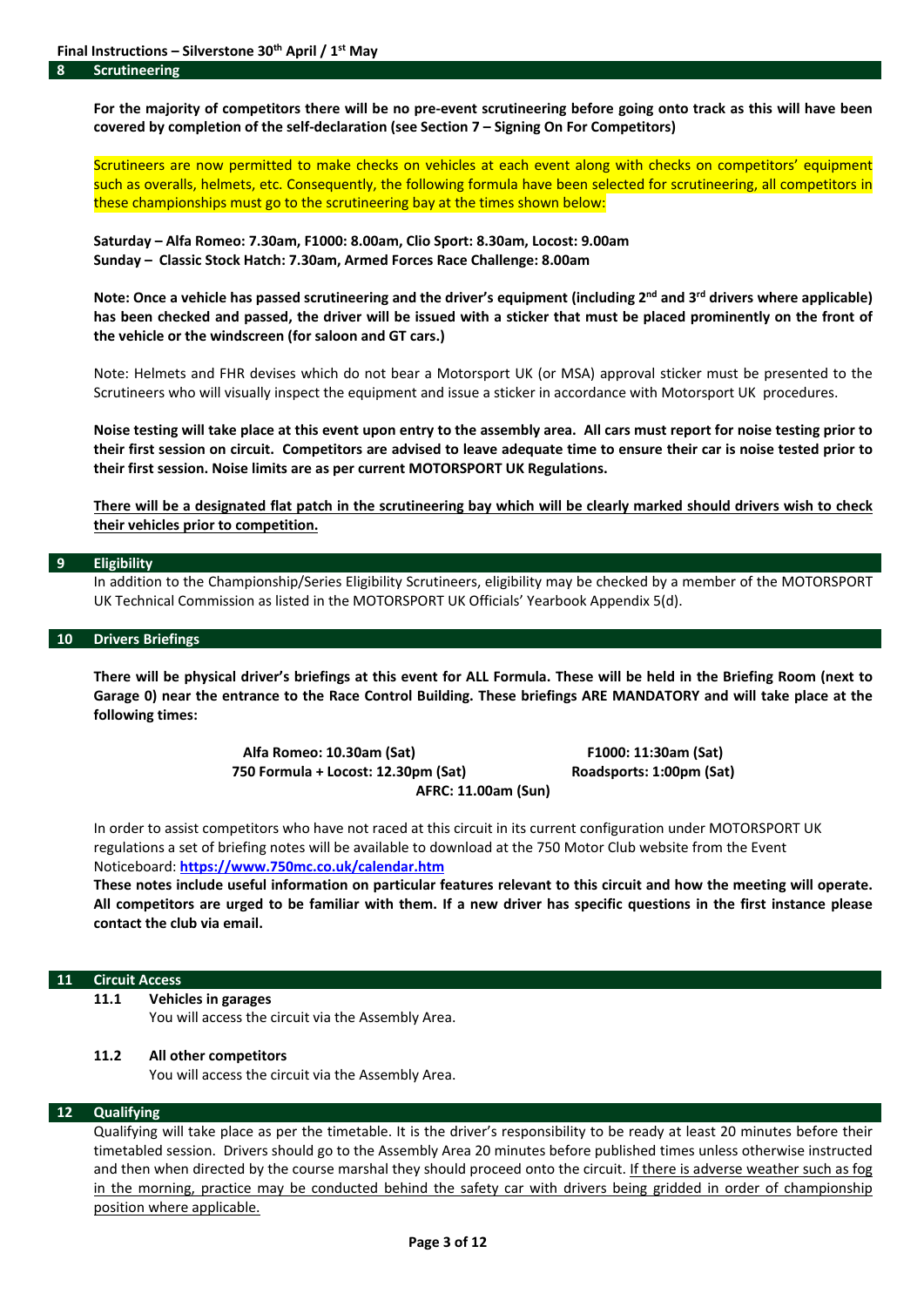Double Header Races: Unless championship/series regulations stipulate otherwise, grids for the second race of a Double header event with only one qualifying session will be based on the second fastest qualifying times

### **13 Race Start Procedure / Grids / Safety Car**

All start procedures will be as per these instructions. It is the competitor's responsibility to ensure that they are ready in good time. Under ideal conditions the racing programme may be brought forward by up to 20 minutes. Grids will be formed as per Championship/Series Regulations and the terms of the Circuit Licence.

In the event of circuit light failure for either start type the Union/National flag will be used to start all races.

Where races are set for a time duration, the Chequered flag will be shown to the race leader the first time he passes the Finish Line after the time has elapsed.

#### **13.1 Standing Start**

All competitors will be directed onto the grid. The marshals will then direct you to the correct qualification grid position. **For races WITH a Green Flag Lap** (see timetable) once all drivers are stationary there will be a one minute countdown; 30 second board and then the cars will be flagged away for the green flag lap. Once this lap has been completed and vehicles are stationary, the 5 second board will be shown, the red lights will be displayed and at some time between 2 and 7 seconds the red lights will switch off – signalling the start of the race. **For races WITH NO Green Flag Lap** after the 30 second board the 5 second board will be shown, the red lights will be displayed and at some time between 2 and 7 seconds the red lights will switch off – signalling the start of the race.

#### **13.2 Rolling Start**

Cars will be pre‐gridded in the Assembly Area then released to the grid, where there will be a countdown followed by the start of the Pace Lap. Cars should remain in their correct grid positions throughout the lap and avoid unnecessary weaving. At the completion of the Pace Lap, if the Clerk of the Course instructs the Pace Car to switch off its lights and enter the pit lane then the pole position car will assume the role of Pace Car until the gantry lights are switched out. This will signify the start of the race.

Any cars accelerating or holding back before the start may be penalised for being out of position at the start. Whilst on the Pace Lap only, the Clerk of the Course may decide that the formation is not satisfactory and may then abort the start by not extinguishing the gantry lights. The Clerk of the Course will then instruct the Pace Car to do a further lap. If after that lap the Clerk of the Course is still not satisfied, the cars must return to the start line behind the Pace Car which will still have its roof lights on. A decision will then be made as to when to attempt a further re-run of the start. The race duration counts down from the time of the first attempted start. Any aborted starts will therefore reduce race duration.

The following Championship/Series will use a Rolling Start: **Roadsports**

#### **13.3 Safety Car Intervention (ALL PRACTICE SESSIONS & RACES)**

The Clerk of the Course will have the facility for the use of the safety car in ALL practice sessions and races. It is the driver's responsibility to make sure they are fully aware of these regulations. The safety car will access and exit the circuit via the pit lane and safety car boards will be shown from the Start line gantry.

#### **14 End Of Track Session Procedure**

#### **14.1 All Races**

At the end of each track session be it qualifying or the actual race, all vehicles must slow down after taking the chequered flag and leave the circuit via the Pitlane and then proceed as directed by officials.

### **14.2 Parc Ferme**

Parc Ferme for all races will be next to the Scrutineering Bay. Access to parc fermé is restricted to drivers only. Drivers under 18 must be accompanied in parc fermé by the parent or guardian who has signed on for the event. Parc Fermé conditions apply at all times after taking the chequered flag until cars are released by the scrutineers. No work may be carried out on any vehicle without the permission of a scrutineer or official. Failure to comply with the above, or with the instructions of any official, may result in penalties as per C 2.1.1 being applied.

**14.3** At the end of your race, presentations will be carried out in accordance with championship/series regulations Please follow instructions of championship / series coordinators and Formula Reps etc. In the case where the presentation does not take place competitors should report to the Paddock/Race Secretaries office.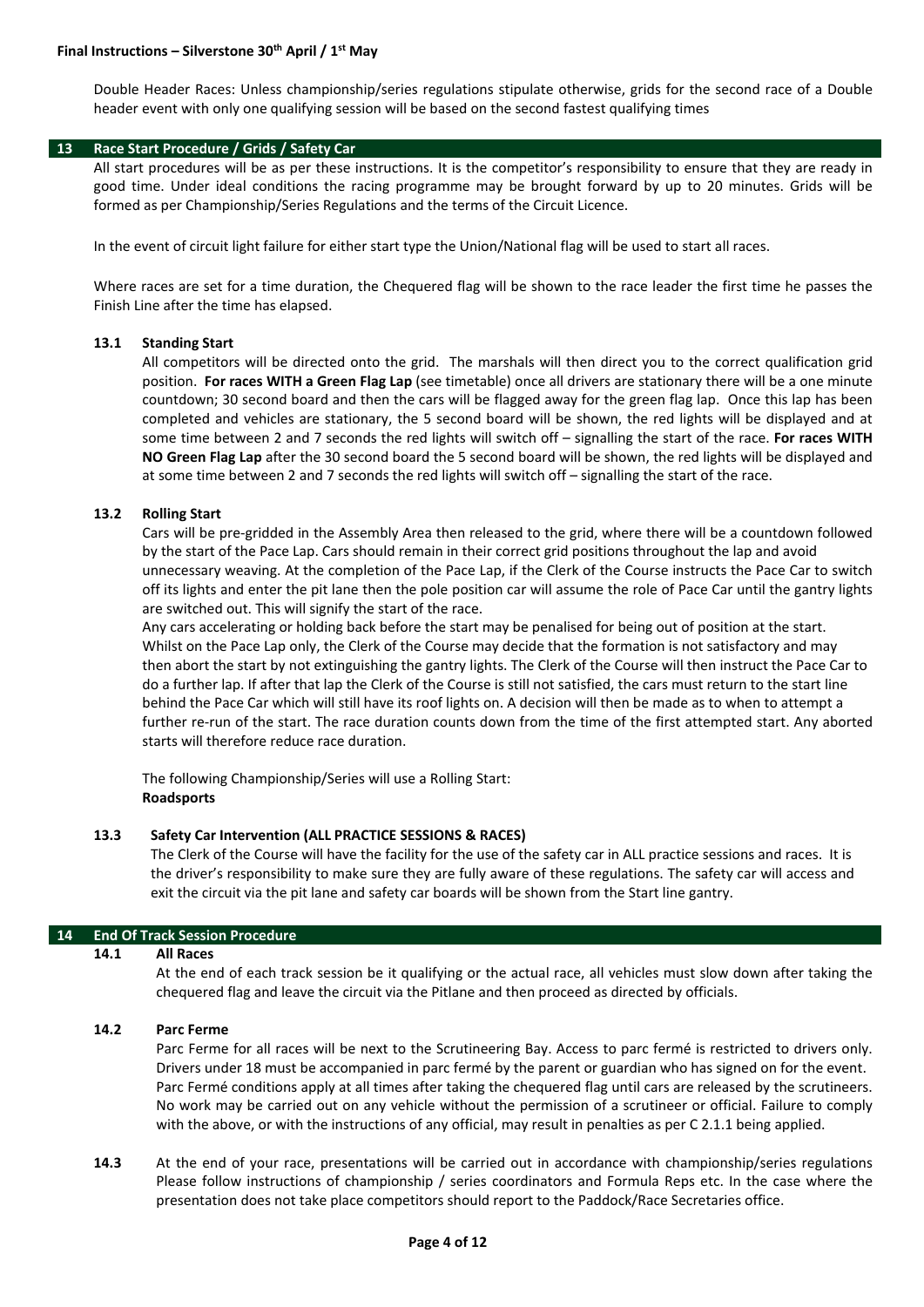#### **15 Judges**

#### Judges may be appointed as MOTORSPORT UK Competitors Yearbook [Q3.1].

#### **16 Race Day Information**

The organisers will try to run the programme as published, but they reserve the right to delay or bring forward event times to suit the conditions of the day. Printed results will not be available and all results will be posted online at : **https://www.theresultslive.co.uk/750‐motor‐club/2022/silverstone‐national‐april‐30th‐may‐1st**

#### **17 Race Stoppages**

If any race is 'red-flagged' twice, it will be re-scheduled to run as the last race of the day, time permitting.

# **18 Special Circuit Notes**

# **18.1 Paddock**

The roadways within the Paddock Area must be kept clear of all vehicles at all times. It is prohibited to park vehicles so that they are backed up against the Pit Garage doors.

#### **18.2 Illegal Driving**

All competitors are reminded that they are liable to disqualification from the meeting if any person associated with their team who is below the age at which a driving licence may be issued, is seen driving a motor vehicle of any type within the paddock, or any other part of the grounds.

#### **18.3 Animals**

No animals are permitted within the circuit grounds

## **18.4 Paddock Bikes & Support Vehicles**

In conjunction with the Clubs regulations:

- Excessive speed or riding in a reckless or dangerous manner in areas open or areas available to the public is forbidden.
- Use of Paddock bikes and such equipment by children or someone not holding the appropriate permit/driving licence and relevant insurance policies is forbidden.
- Paddock bikes and such equipment must not be driven in public spectator areas, and the number of passengers must not exceed the number of passenger seats/places provided.

Failure to meet with these requirements may result in removal from the venue.

#### **18.5 Garages/Paddock**

Please can all competitors ensure that they have vacated the paddock and garages by 7pm on Sunday. Competitors wishing to stay after the event or to leave vehicles, motorhomes or trailers for collection are asked to contact the circuit to request permission.

### **18.6 Damage and Recovery from the Circuit**

The circuit/club cannot be held liable for any damage that is caused in the course of removal of any vehicle from the circuit.

# **18.7 Fuel Station**

The fuel station is automated and will be open throughout the meeting.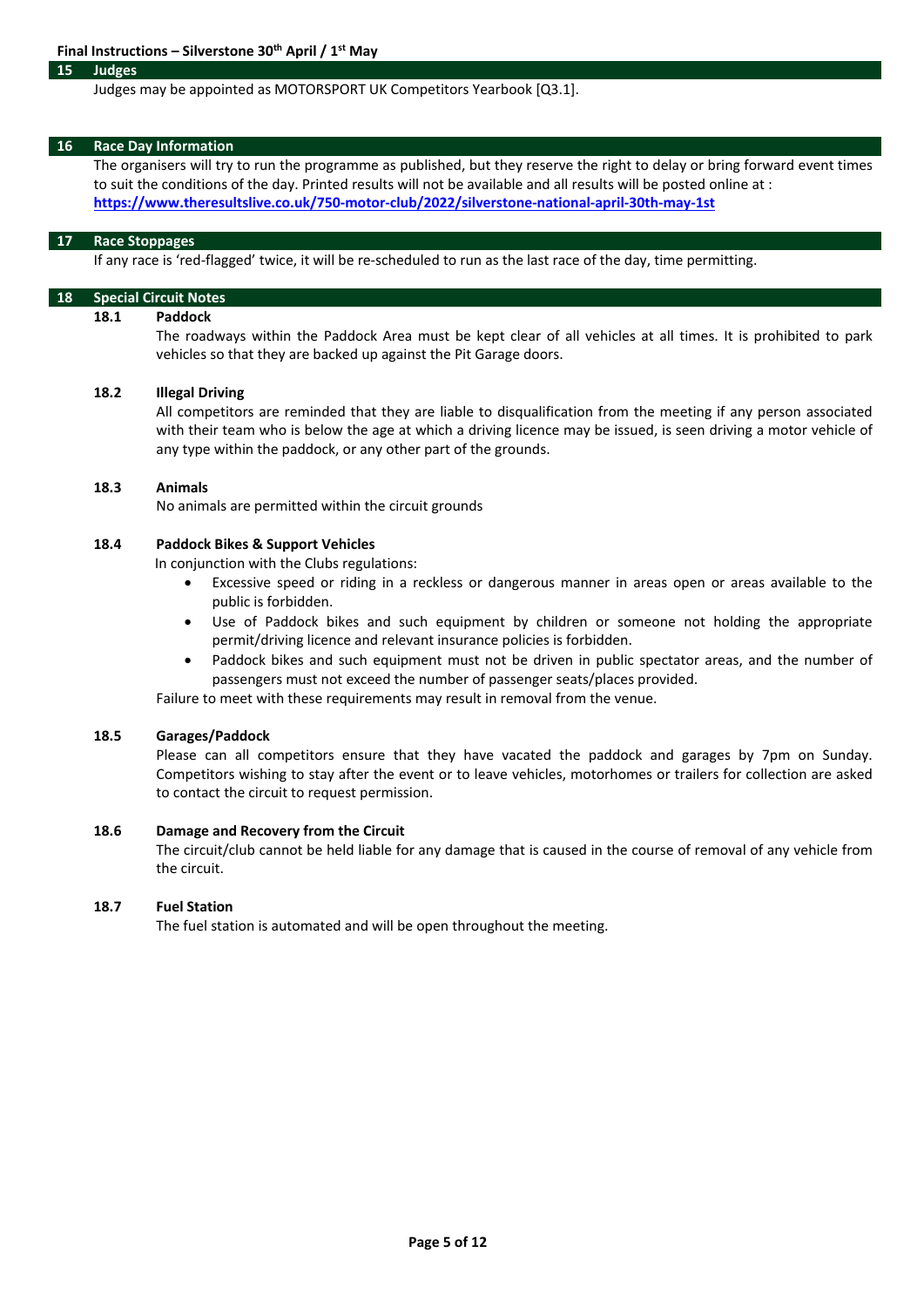**19 Circuit Maps**





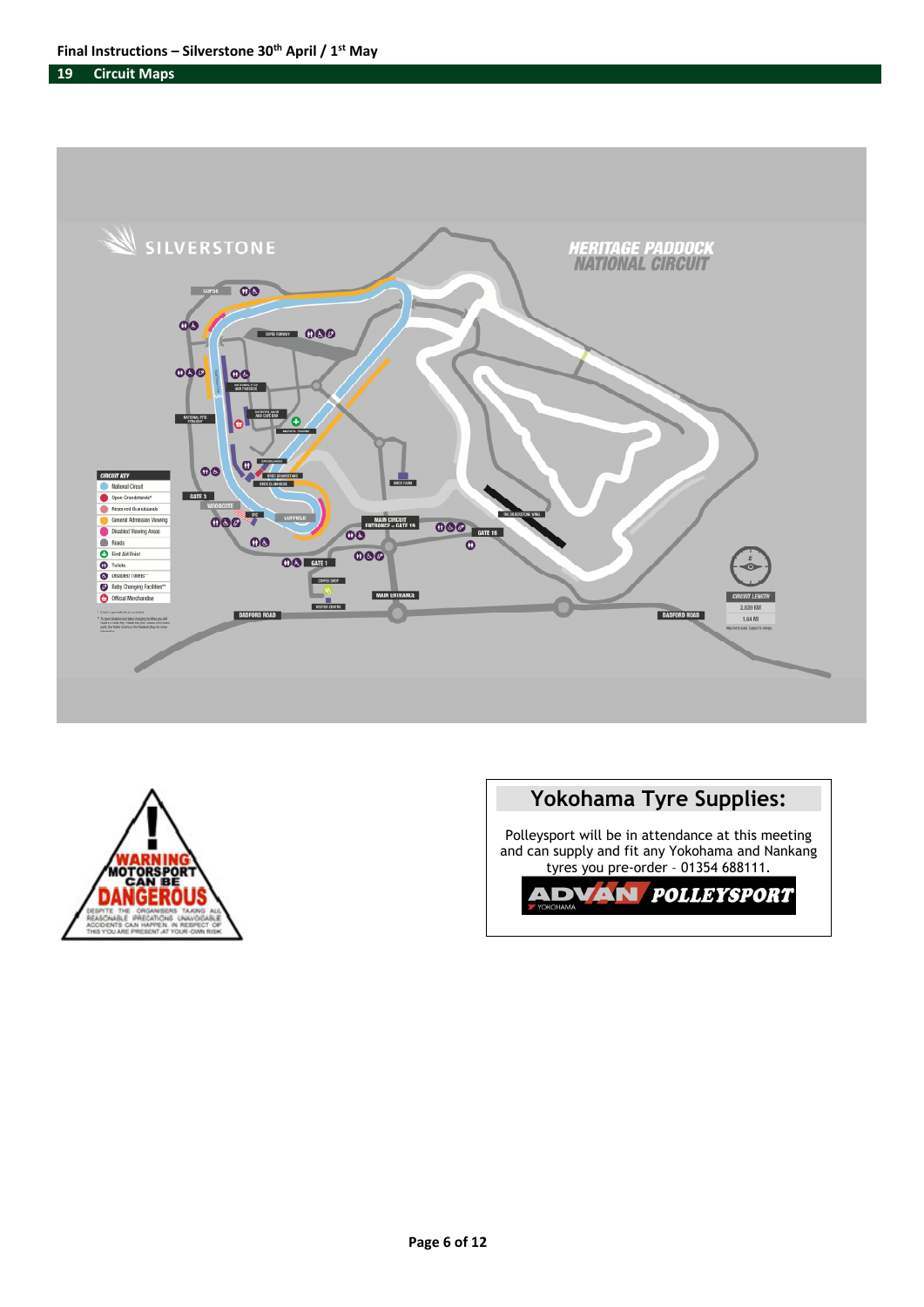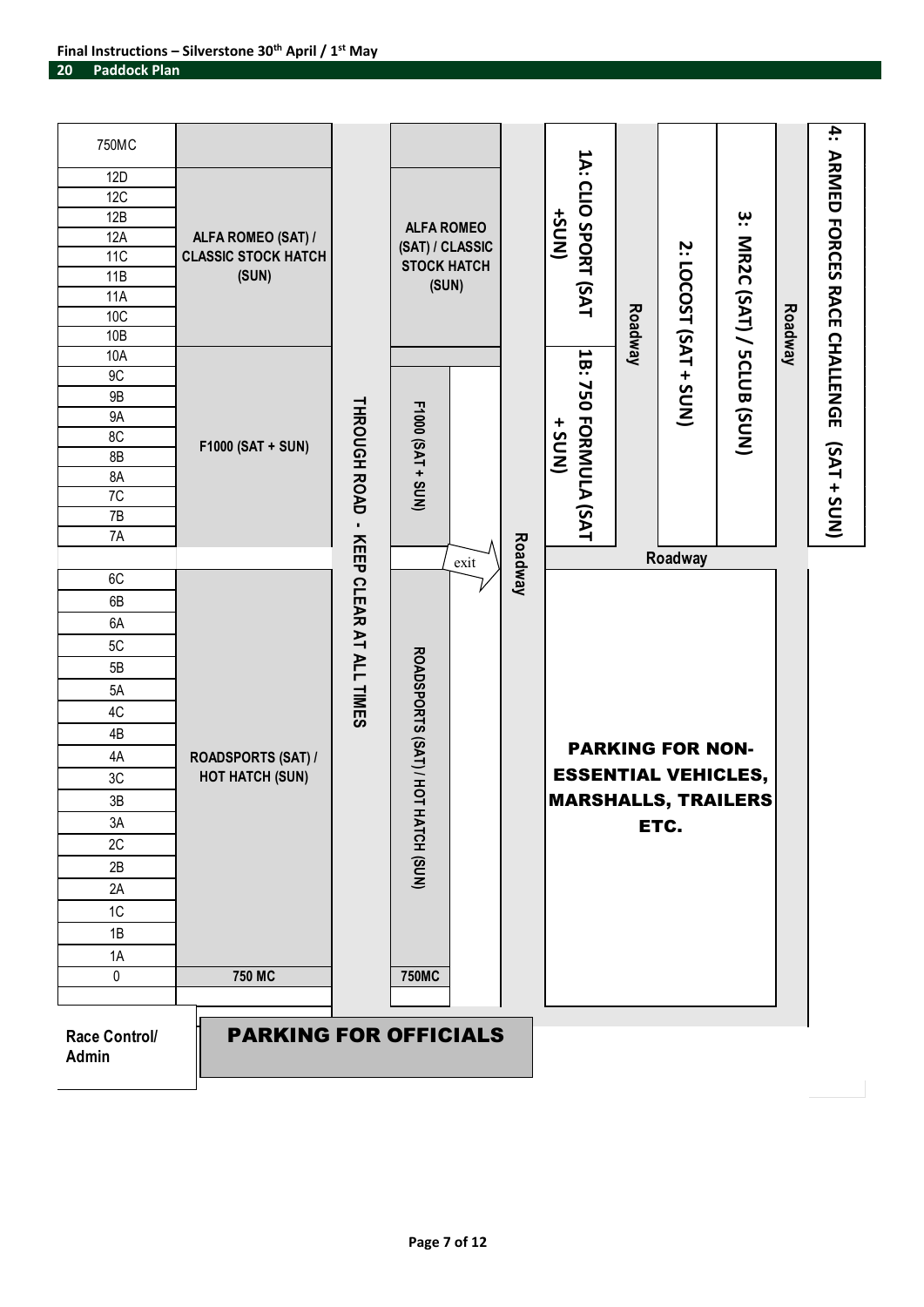| <b>GARAGE</b> | <b>SATURDAY</b>                           | <b>SUNDAY</b>                   |
|---------------|-------------------------------------------|---------------------------------|
| <b>12E</b>    | <b>750MC</b>                              | <b>750MC</b>                    |
| <b>12D</b>    |                                           |                                 |
| 12C           |                                           |                                 |
| 12B           |                                           |                                 |
| 12A           | <b>ALFA ROMEO</b>                         | <b>CLASSIC STOCK HATCH</b>      |
| 11C           |                                           |                                 |
| 11B           | <b>CHAMPIONSHIP</b>                       | <b>CHAMPIONSHIP</b>             |
| 11A           |                                           |                                 |
| 10C           |                                           |                                 |
| <b>10B</b>    |                                           |                                 |
| 10A           | M. Booth / M. Betts                       | M. Booth / M. Betts             |
| 9C            | D. Tagg / A. Tuzzeo                       | D. Tagg / A. Tuzzeo             |
| <b>9B</b>     | L. Morgan / A. Wheals                     | L. Morgan / A. Wheals           |
| <b>9A</b>     | E. Falkingham / D. Clowes                 | E. Falkingham / D. Clowes       |
| 8C            | S. Malcom / T. Gadd / B. Powney           | S. Malcom / T. Gadd / B. Powney |
| <b>8B</b>     | D. Gore / M. Higginson                    | D. Gore / M. Higginson          |
| <b>8A</b>     | V. Neumann / R. Bailey                    | V. Neumann / R. Bailey          |
| 7C            | M. Aldridge / A. Iyengar                  | M. Aldridge / A. Iyengar        |
| <b>7B</b>     | B. Styles / P. Butcher                    | B. Styles / P. Butcher          |
| 7A            | R. Welham / S. Satchwell                  | R. Welham / S. Satchwell        |
|               |                                           |                                 |
| 6C            | S. Kilroy / E. Dawson / G. Whitehouse     |                                 |
| 6B            | M. Higgins / S. Hutchinson                |                                 |
| 6A            | A. Marston / N. McGloin                   |                                 |
| 5C            | J. Berry / F. Jones / O. Owen             |                                 |
| <b>5B</b>     | <b>B Uren / M. Weymouth</b>               |                                 |
| 5A            | L. Bidgway / M. Marais                    |                                 |
| 4C            | L. Harrison / S. Harrison                 |                                 |
| 4B            | R. Boston / M. Rayner                     |                                 |
| 4A            | J. Munday / P. Bancroft / W. Puttergill   | <b>Hot Hatch Championship</b>   |
| 3C            | S. Mauger / A. Baylie / J. Frazer-Burns   |                                 |
| 3B            | <b>B. Macauley / J. Munro</b>             |                                 |
| 3A            | L. Forinton / D. Bryant / A. Gizzonio     |                                 |
| 2C            | M.Creed / D. Aspden                       |                                 |
| 2B            | M. Nash / I. Mairs                        |                                 |
| 2A            | K. McConomy / J. Banks                    |                                 |
| 1C            | G. Chatten / S. McKee / E. Turner         |                                 |
| 1B            | J. Glover / M. Footman / C. Fantana       |                                 |
| 1A            | P. Adcock / D. Drinkwater / C. Whitehouse |                                 |
| $\mathbf 0$   | <b>750MC</b>                              | 750MC                           |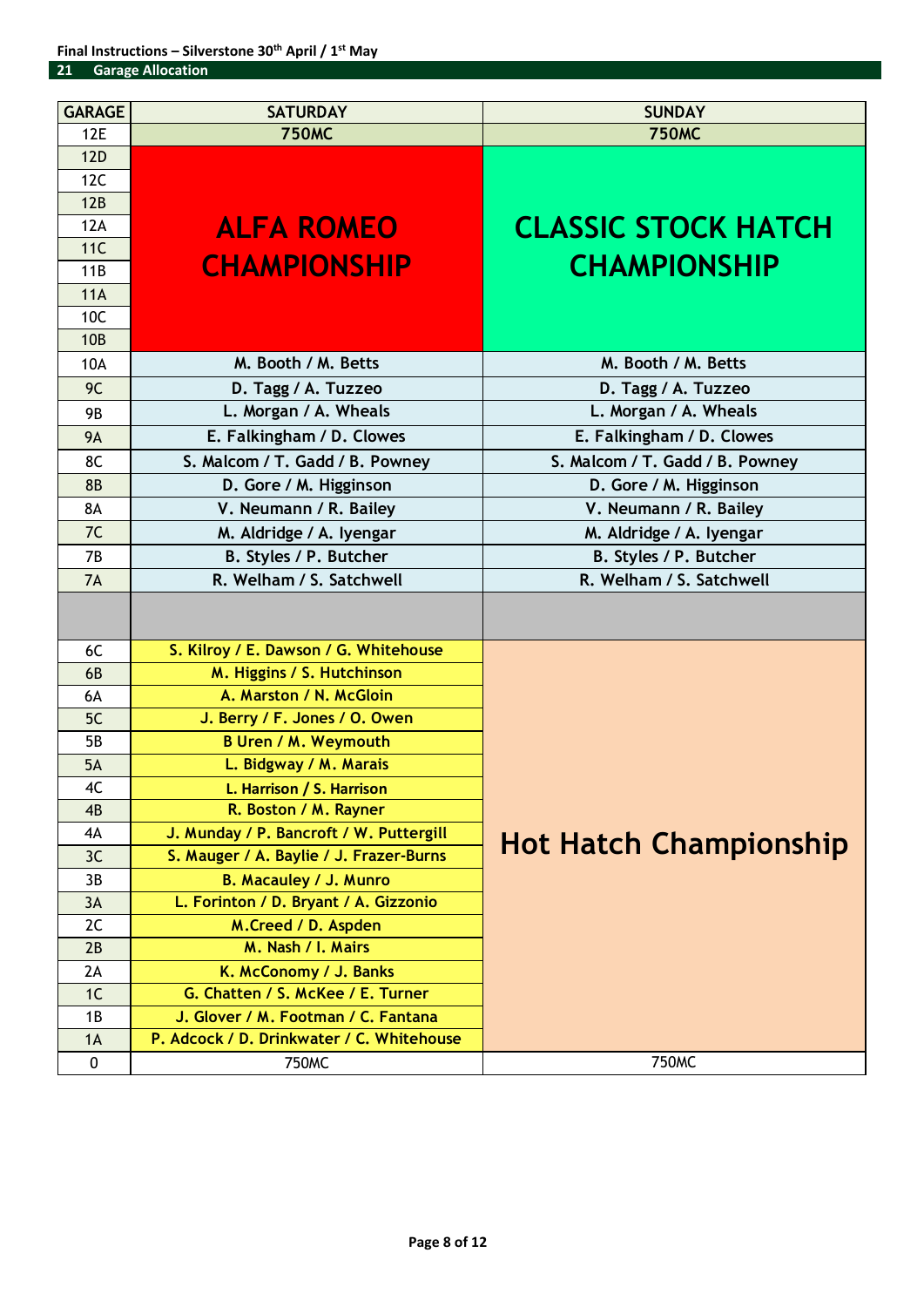| Saturday |                                                             |                   |             |            |  |  |  |
|----------|-------------------------------------------------------------|-------------------|-------------|------------|--|--|--|
|          | Practice (15 minute sessions, except Roadsports - 25 mins)  | <b>Scrutineer</b> | <b>Time</b> | <b>GFL</b> |  |  |  |
|          | 1 Toyota MR2 Championship                                   | n/a               | 9.00        | n/a        |  |  |  |
|          | 2 Hitek Alfa Romeo Championship                             | n/a               | 9.20        | n/a        |  |  |  |
|          | 3 Tegiwa Roadsports Series                                  | n/a               | 9.45        | n/a        |  |  |  |
|          | 4 Swallow Hill Homes F1000 Championship                     | 7.30              | 10.15       | n/a        |  |  |  |
|          | 5 K-Tec Racing Clio Sport Championship                      | 8.00              | 10.40       | n/a        |  |  |  |
|          | 6 Raceparts 750 Formula Championship                        | n/a               | 11.00       | n/a        |  |  |  |
|          | 7 Demon Tweeks   Yokohama Locost Championship               | 8.30              | 11.25       | n/a        |  |  |  |
|          | <b>Races</b>                                                | <b>Duration</b>   | <b>Time</b> |            |  |  |  |
|          | 1 Toyota MR2 Championship (Blue vs Green)                   | 15mins            | 11.45       |            |  |  |  |
|          | 2 Hitek Alfa Romeo Championship                             | 20mins            | 12.10       | GFL        |  |  |  |
|          | <b>Lunchbreak</b>                                           |                   |             |            |  |  |  |
|          | 3 Tegiwa Roadsports Series                                  | 45mins            | 1.30        | GFL        |  |  |  |
|          | 4 Swallow Hill Homes F1000 Championship                     | 15mins            | 2.30        | <b>GFL</b> |  |  |  |
|          | 5 Toyota MR2 Championship (Green vs Blue)                   | 15mins            | 3.00        |            |  |  |  |
|          | 6 K-Tec Racing Clio Sport Championship                      | 15mins            | 3.25        | <b>GFL</b> |  |  |  |
|          | 7 Raceparts 750 Formula Championship                        | 15mins            | 3.55        | GFL        |  |  |  |
|          | 8 Demon Tweeks   Yokohama Locost Championship               | 15mins            | 4.25        |            |  |  |  |
|          | 9 Toyota MR2 Championship (Blue vs Red)                     | 15mins            | 4.50        |            |  |  |  |
|          | 10 Hitek Alfa Romeo Championship                            | 20mins            | 5.15        | <b>GFL</b> |  |  |  |
|          | <b>Sunday</b>                                               |                   |             |            |  |  |  |
|          | Practice (15 minute sessions)                               | <b>Scrutineer</b> | <b>Time</b> | <b>GFL</b> |  |  |  |
|          | 8 PBS Brakes Hot Hatch Championsip                          | n/a               | 9.00        | n/a        |  |  |  |
|          | 9 Demon Tweeks   Yokohama Classic Stock Hatch Championship  | 7.30              | 9.20        | n/a        |  |  |  |
|          |                                                             |                   |             |            |  |  |  |
|          | 10 5Club MX5 Cup                                            | n/a               | 9.45        | n/a        |  |  |  |
|          | 11 Armed Forces Race Challenge                              | 8.00              | 10.05       | n/a        |  |  |  |
|          | Races (* = green flag lap)                                  | <b>Duration</b>   | <b>Time</b> |            |  |  |  |
|          | 11 Swallow Hill Homes F1000 Championship                    | 15mins            | 10.30       | <b>GFL</b> |  |  |  |
|          | 12 K-Tec Racing Clio 182 Championship                       | 15mins            | 11.00       | <b>GFL</b> |  |  |  |
|          | 13 Raceparts 750 Formula Championship                       | 15mins            | 11.30       | <b>GFL</b> |  |  |  |
|          | 14 Demon Tweeks   Yokohama Locost Championship              | 15mins            | 12.00       |            |  |  |  |
|          | 15 PBS Brakes Hot Hatch Championsip                         | 15mins            | 12.25       | <b>GFL</b> |  |  |  |
|          | Lunchbreak                                                  |                   |             |            |  |  |  |
|          | 16 Demon Tweeks   Yokohama Classic Stock Hatch Championship | 15mins            | 1.40        |            |  |  |  |
|          | 17 5Club MX5 Cup                                            | 15mins            | 2.05        |            |  |  |  |
|          | 18 Armed Forces Race Challenge                              | 20mins            | 2.30        | GFL        |  |  |  |
|          | 19 Swallow Hill Homes F1000 Championship                    | 15mins            | 3.05        | GFL        |  |  |  |
|          | 20 PBS Brakes Hot Hatch Championsip                         | 15mins            | 3.35        | GFL        |  |  |  |
|          | 21 Demon Tweeks   Yokohama Classic Stock Hatch Championship | 15mins            | 4.05        |            |  |  |  |
|          | 22 5Club MX5 Cup                                            | 15mins            | 4.30        |            |  |  |  |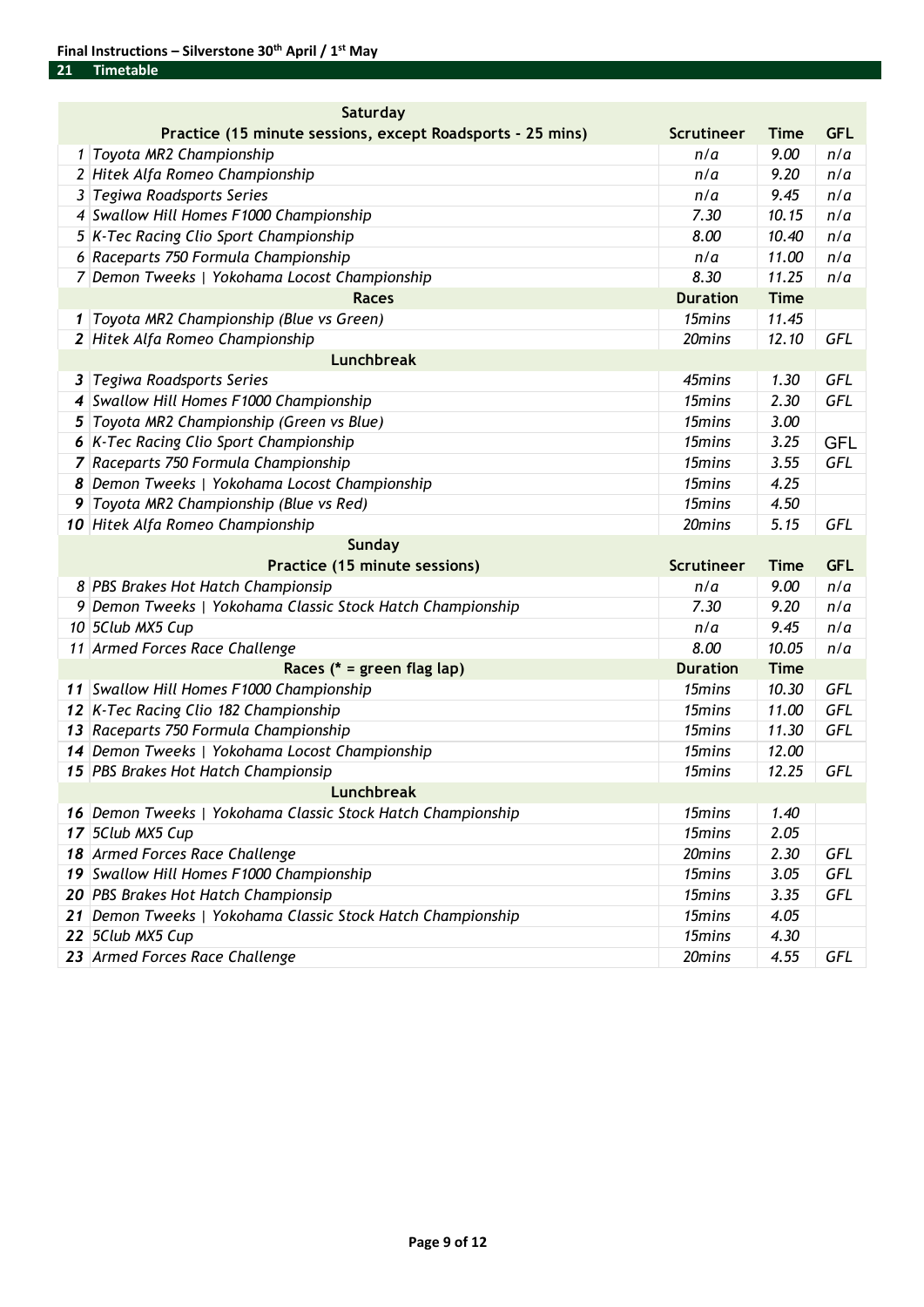# **Final Instructions – Silverstone 30th April / 1st May Entry List**

| Alfa Romeo        |                |                        |             |                  |                                           |
|-------------------|----------------|------------------------|-------------|------------------|-------------------------------------------|
| 5                 | V <sub>6</sub> | Graham Seager          | 99          | В                | <b>William Boggis</b>                     |
| 9                 | <b>TS</b>      | <b>Richard Ford</b>    |             |                  |                                           |
| 33                | <b>TS</b>      | <b>Toby Broome</b>     | Roadsports  |                  |                                           |
| 37                | <b>TS</b>      | Andreas Georgiou       | 1           | D                | David Drinkwater / Colin Hughes           |
| 44                | <b>TS</b>      | Peter Sloan            | 2           | В                | Mike Rayner                               |
| 75                | V <sub>6</sub> | <b>Thomas Hill</b>     | 3           | $\mathsf C$      | <b>Ben Macauley</b>                       |
| 77                | <b>TS</b>      | Robin Hall             | 4           | В                | John Munday                               |
| 79                | V <sub>6</sub> | Dave Messenger         | 7           | Α                | Steve Hutchinson / Jak Kitchener          |
| 80                | V <sub>6</sub> | Andy Inman             | 9           | В                | Rob Boston                                |
| 97                | V <sub>6</sub> | Gabriele laccarino     | 17          | В                | Jake Fraser-Burns (4th Res.)              |
| 156               | M              | <b>Scott Austin</b>    | 18          | Α                | Simon Mauger                              |
| 165               | <b>TS</b>      | Andy Winterton         | 19          | C                | Antonio Gizzonio / Paul Garcia (2nd Res.) |
|                   |                |                        | 21          | Α                | Keir McConomy                             |
| MR <sub>2</sub> C |                |                        | 22          | D                | Chris Fantana                             |
| 4                 | С              | Peter Higton           | 23          | C                | <b>Matt Creed</b>                         |
| 5                 | Α              | Dave Hemingway         | 27          | $\mathsf C$      | Emma Dawson / Steven Thomson              |
| 6                 | В              | Darren Aldworth        | 29          | Α                | Matthew Weymouth                          |
| 8                 | В              | <b>Timothy Heron</b>   | 30          | B                | <b>Mike Marais</b>                        |
| 11                | C              | Adam Lockwood          | 32          | Α                | Leon Bidgway                              |
| 12                | В              | Gary Paterson          | 36          | C                | Sam McKee                                 |
| 13                | С              | Rhys Dorman            | 37          | Α                | Andy Marston                              |
| 14                | C              | Gareth Baxter          | 38          | В                | David Bryant                              |
| 15                | В              | Gavin Aldworth         | 40          | D                | Jez Banks /                               |
| 16                | Α              | Danial Farmer          | 41          | D                | Graeme Chatten                            |
| 17                | C              | <b>Maxine Nicholls</b> | 48          | $\mathsf C$      | Mike Nash / Jeremy Bouckley               |
| 18                | В              | Sam Harper             | 51          | В                | Nathalie McGloin (3rd Res.)               |
| 19                | С              | Cameron Bell           | 54          | В                | Stephen Harrison                          |
| 21                | С              | Daniel Silvester       | 66          | Α                | Daniel Jude                               |
| 22                | В              | Nick Williamson        | 72          | $\mathsf C$      | Lee Forinton                              |
| 25                | C              | <b>Richard Senter</b>  | 80          |                  |                                           |
| 26                | В              | Paul Cook              | 83          | В<br>$\mathsf C$ | David Aspden<br>William Puttergill        |
| 27                | C              | Shaun Traynor          | 91          |                  | Oliver Owen                               |
| 30                | В              |                        | 94          | Α<br>Α           | Ben Uren / Adam Uren                      |
|                   |                | Andy Williams          |             |                  |                                           |
| 31<br>32          | В              | <b>Ben Rowe</b>        | 95<br>96    | В                | Andy Baylie                               |
|                   | В              | Luke Carter            |             | В                | Jonathan Berry                            |
| 36                | C              | Georgios Georgiadis    | 100         | В                | Lewis Harrison / Anthony Sahota           |
| 39                | В              | Tim Risley             | 101         | Α                | <b>Matthew Higgins</b>                    |
| 41                | В              | <b>Alastair Topley</b> | 107         | $\mathsf C$      | Steven Watson / Stephen Harrison (6th     |
| 46                | В              | Michele Santambrogio   | Res.)       |                  |                                           |
| 51                | С              | Andrew Strange         | 111         | С                | <b>Ed Turner</b>                          |
| 52                | $\mathsf C$    | Nick Emmony            | 114         | В                | George Whitehouse (1st Res.)              |
| 55                | Α              | <b>Martin Davies</b>   | 125         | D                | Matthew Footman                           |
| 56                | Α              | Nathan Harrison        | 129         | D                | Philip Adcock / Archie OBrien             |
| 57                | Α              | Chris Brown            | 153         | В                | Paul Bancroft                             |
| 58                | Α              | Mika Brown             | 196         | D                | Jon Glover                                |
| 65                | В              | Vere Oldridge          | 198         | $\mathsf C$      | Justin Cooper (5th Res.)                  |
| 68                | В              | Jim Cooke              | 316         | $\mathsf C$      | Ivor Mairs                                |
| 69                | С              | Daniel Bryant          | 333         | $\mathsf C$      | <b>Stuart Kilroy</b>                      |
| 70                | С              | <b>Stuart Brierley</b> | 518         | D                | Colin Whitehouse                          |
| 72                | В              | Lee Forinton           | 777         | Α                | Fynn Jones                                |
| 74                | C              | Scott Lees             |             |                  |                                           |
| 78                | $\mathsf C$    | Jim Mew                | 750 Formula |                  |                                           |
| 79                | С              | Jonathan Grimes        | 1           |                  | Peter Bove                                |
| 82                | В              | Andrew Ruthven         | 2           |                  | Chris Gough                               |
| 84                | С              | <b>Neil Stratton</b>   | 4           |                  | Mark Glover                               |
| 86                | В              | Leigh Brown            | 5           | В                | Jake Doherty                              |
| 88                | С              | David Mustarde         | 6           | В                | Simon Boulter                             |
| 90                | В              | Paul Garcia            | 8           | В                | William Smith                             |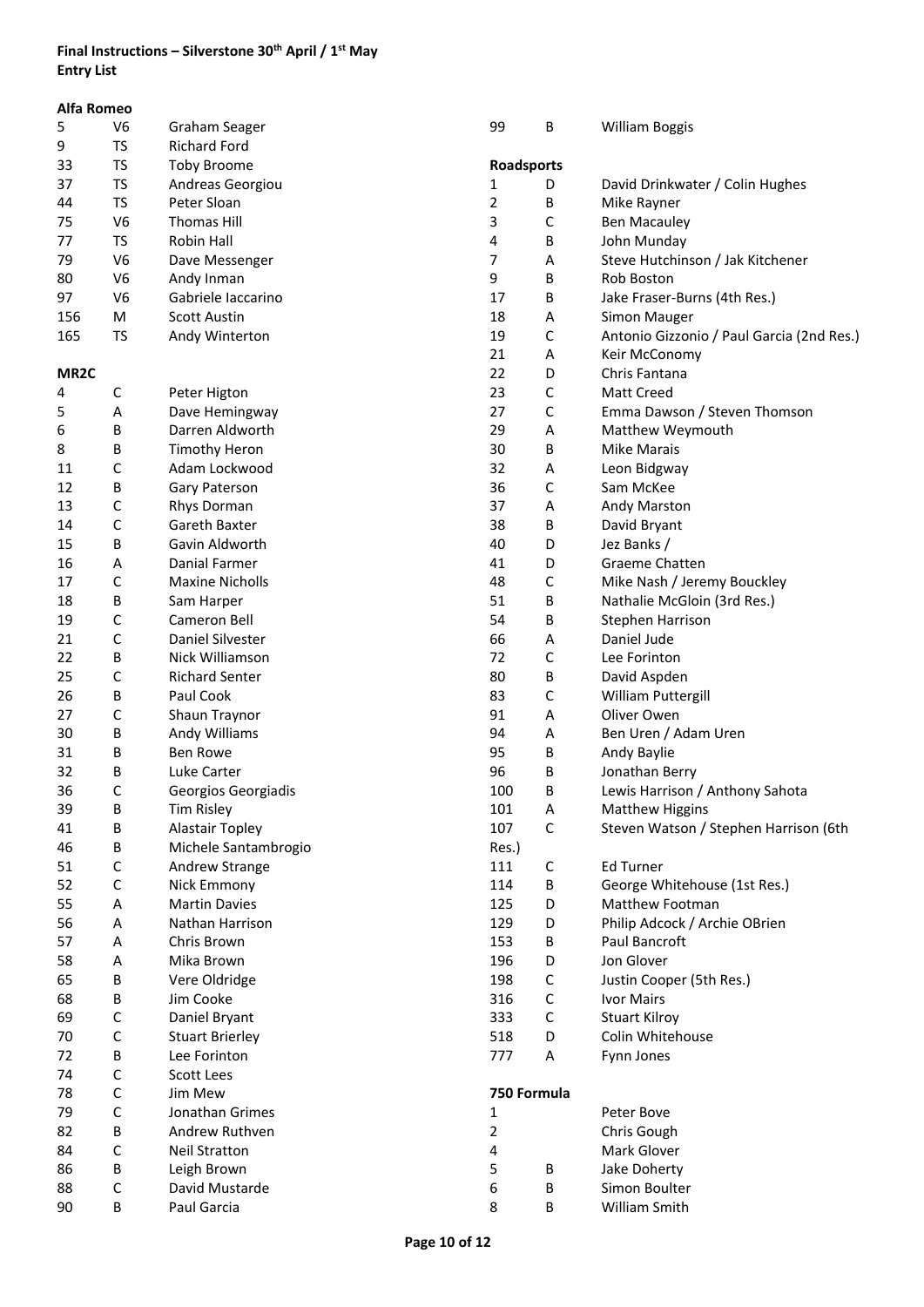|                   |   | Final Instructions - Silverstone 30 <sup>th</sup> April / $1st$ May |                |                          |
|-------------------|---|---------------------------------------------------------------------|----------------|--------------------------|
| 9                 |   | <b>Richard Jenkins</b>                                              | 69             | <b>Edward Falkingham</b> |
| 11                |   | Raymond Barley                                                      | 70             | Sebastian Malcolm        |
| 12                | В | Conway Daw                                                          | 80             | Dan Gore                 |
| 17                |   | <b>Richard Rothery</b>                                              | 83             | Matthew Higginson        |
| 21                | B | <b>Huw Davies</b>                                                   | 88             | Mark Betts               |
| 28                | В | Alan Bunter                                                         | 95             | David Tagg               |
| 39                | B | <b>Matthew Unwin</b>                                                | 98             | Alex Tuzzeo              |
| 41                | В | Alexander Bagnall                                                   |                |                          |
| 42                |   | Martin Kemp                                                         | Locost         |                          |
| 67                | В | Paul Mason                                                          | 5              | George Grice             |
| 70                | В | <b>Martin Depper</b>                                                | $\overline{7}$ | <b>Gregory Smith</b>     |
| 73                | В | <b>Tony Brazier</b>                                                 | 8              | Shaun Brame              |
| 111               | В | Greg Swan                                                           | 9              | William Wright           |
|                   |   |                                                                     | 12             | David Hitchin            |
| <b>Clio Sport</b> |   |                                                                     | 15             | Rob Sisson               |
| 1                 | Α | Jack Dwane                                                          | 19             | Daniel Garrett           |
| 4                 | Α | Tim Bentley                                                         | 21             | Kevin Straw              |
| 6                 | Α | Jamie Flynn                                                         | 24             | Stephen Wright           |
| 7                 | Α | Stephen Richardson                                                  | 27             | Mark Roux                |
| 12                | В | Spencer Stevenson                                                   | 28             | Dave Berry               |
| 15                | А | <b>Alex Hawkins</b>                                                 | 29             | Geoff Peek               |
| 21                | B | David Walsh                                                         | 31             | Glyn Griffiths           |
| 23                | Α | Alex Burridge                                                       | 34             | <b>Trevor Faunch</b>     |
| 24                | A | Samuel Johnston                                                     | 38             | <b>Rob Hardie</b>        |
| 26                | A | <b>Gareth Tansey</b>                                                | 40             | David Martin             |
| 29                | Α | <b>Harrison Fox</b>                                                 | 41             | Janette Malpus           |
| 30                | Α | Darren Ransom                                                       | 47             | Timothy Penstone-Smith   |
| 31                | Α | Chris Page                                                          | 50             | lan Hardy                |
| 32                | Α | <b>Matthew Aucote</b>                                               | 52             | Alan Harman              |
| 38                | Α | Olivier Algieri                                                     | 58             | <b>Bradley Horsnell</b>  |
| 40                | Α | Scott Edgar                                                         | 69             | <b>Todd Boucher</b>      |
| 44                | Α | David Garside                                                       | 73             |                          |
|                   |   |                                                                     | 74             | Rob Apsey                |
| 46                | Α | Mike King                                                           |                | Garry Brandon            |
| 47                | A | <b>Ben Swift</b>                                                    | 77             | <b>Andy Perkins</b>      |
| 48                | А | Charles Shelbourn                                                   | 79             | <b>Tom Parker</b>        |
| 49                | A | Thomas Stevenson-Joyce                                              | 82             | Paul Clark               |
| 53                | В | Owain Rosser                                                        | 84             | Karl Ruijsenaars         |
| 55                | B | Justin Griffiths                                                    | 87             | Craig Land               |
| 65                | Α | Andy Bennett                                                        | 90             | Thor Tulloh              |
| 73                | Α | <b>Brian Reed</b>                                                   | 94             | Martin West              |
| 75                | Α | Greg Hill                                                           | 96             | Jonathan Higgens         |
| 77                | В | <b>Andrew Harding</b>                                               | 99             | Ryan Garrett             |
| 83                | Α | James Hayden                                                        |                |                          |
| 88                | Α | <b>Brian Craven</b>                                                 | 5Club          |                          |
|                   |   |                                                                     | 3              | Andrew Rochell           |
| F1000             |   |                                                                     | 4              | Graeme Chatten           |
| 5                 |   | Robert Welham                                                       | $\overline{7}$ | <b>William Pickard</b>   |
| 8                 |   | Dan Clowes                                                          | 9              | Ian Tomlinson            |
| 12                |   | <b>Thomas Gadd</b>                                                  | 14             | Lloyd Huggins            |
| 19                |   | Sam Satchwell                                                       | 17             | Oak Richardson           |
| 24                |   | Victor Neumann                                                      | 21             | Matthew Pennefather-Neal |
| 26                |   | Murfie Aldridge                                                     | 22             | Adrian Johnson           |
| 33                |   | <b>Robert Bailey</b>                                                | 23             | Stephen Reece            |
| 37                |   | Ben Powney                                                          | 24             | Ryan Lovelock            |
| 41                |   | <b>Billy Styles</b>                                                 | 27             | David Brown              |
| 42                |   | Paul Butcher                                                        | 29             | Mary Barnard             |
| 44                |   | Alok Iyengar                                                        | 32             | Jake Micklewright        |
| 56                |   | Lee Morgan                                                          | 40             | <b>Ben Hancy</b>         |
| 65                |   | Matthew Booth                                                       | 44             | Matthew Hallam           |
| 66                |   | Max Windheuser                                                      | 46             | Nicola Favot             |
| 67                |   | Andrew Wheals                                                       | 47             | <b>Stephen Craggs</b>    |